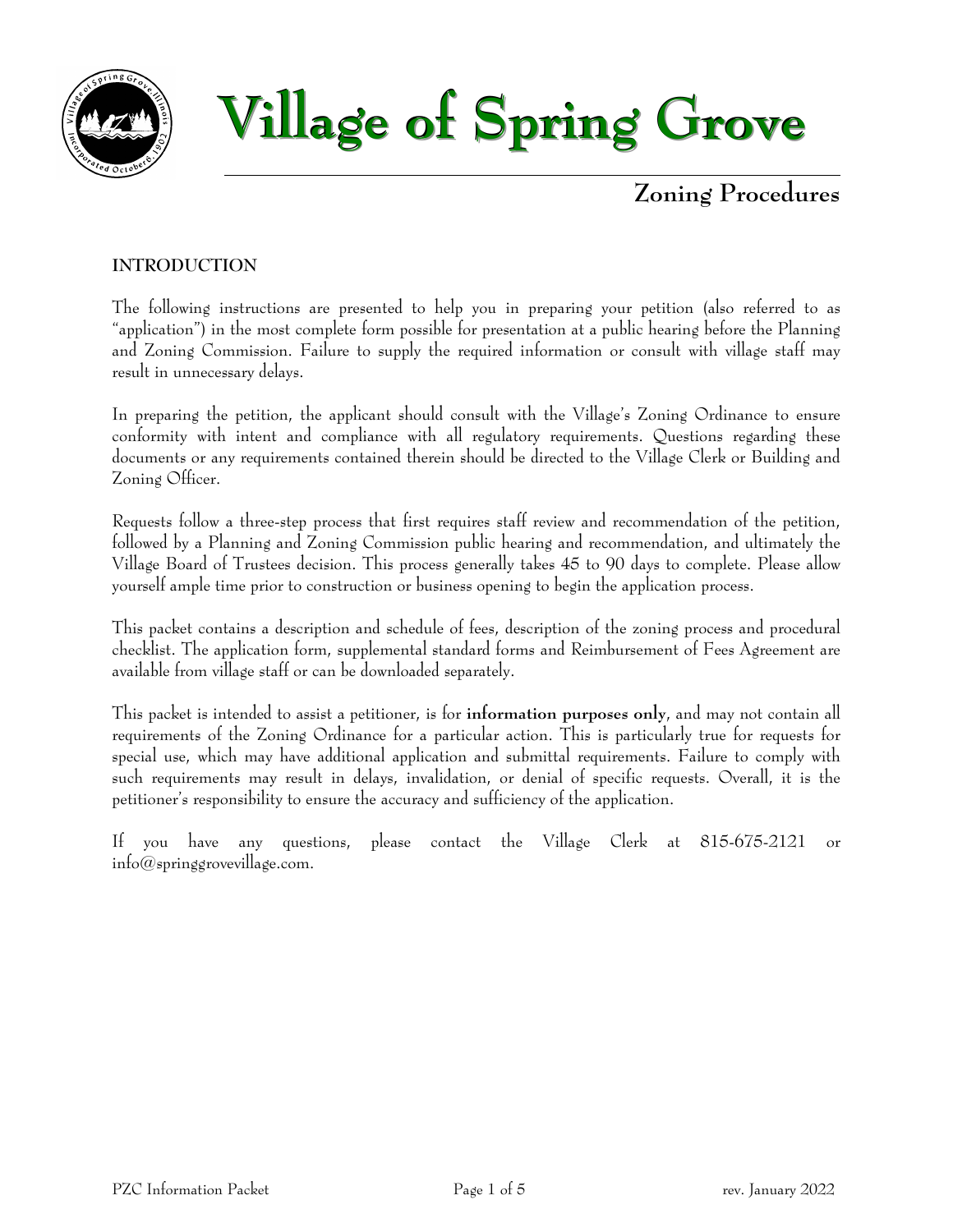# **Fee Schedule**

A non-refundable filing fee, sign fee and retained personnel fee are required upon application for any zoning hearing based on the following schedule:

| Development Action                                | Filing Fee | Retained Personnel Fee <sup>*</sup> |
|---------------------------------------------------|------------|-------------------------------------|
| Zoning Amendments & Special Use Permits           |            |                                     |
| First 2 Acres                                     | \$400.00   | \$1,000.00                          |
| Each additional acre or part thereof<br>$\bullet$ | \$20.00    |                                     |
| Variance                                          | \$400.00   | \$1,000.00                          |
| Variance - Owner Occupied Residential Minor       | \$275.00   | \$<br>600.00                        |
| Temporary Use Permits                             | \$50.00    |                                     |
| Sign Fee                                          | \$15.00    |                                     |
| Deposit Fee, if applicable                        | \$100.00   |                                     |

**Note:** *\*The petitioner is required to pay the Village for any and all administrative expenses, special meetings, costs, and any and all fees, salaries or compensations incurred by the Village or charged to the Village by retained personnel for work in connection with the process of the application as provided in Chapter 17, Annexations and Retained Personnel, of the Municipal Code Book. Petitioner shall be fully responsible for all retained personnel costs of the Village. A deposit toward the costs of any Retained Personnel necessary for the processing of the application, such as consulting engineering services, consulting planning services, legal services or court reporter services shall also be paid. Personnel expenses that are in excess of the initial deposit will be billed to the petitioner. Any portion of the deposit not needed to pay such expense shall be refunded without interest to the petitioner within 60 days of final action on the application.*

**Reimbursement of Fees Agreement.** A signed agreement consenting to reimburse the Village for out of pocket expenses (i.e. professional services such as legal, planning or engineering) incurred in processing the application is required at time of submittal.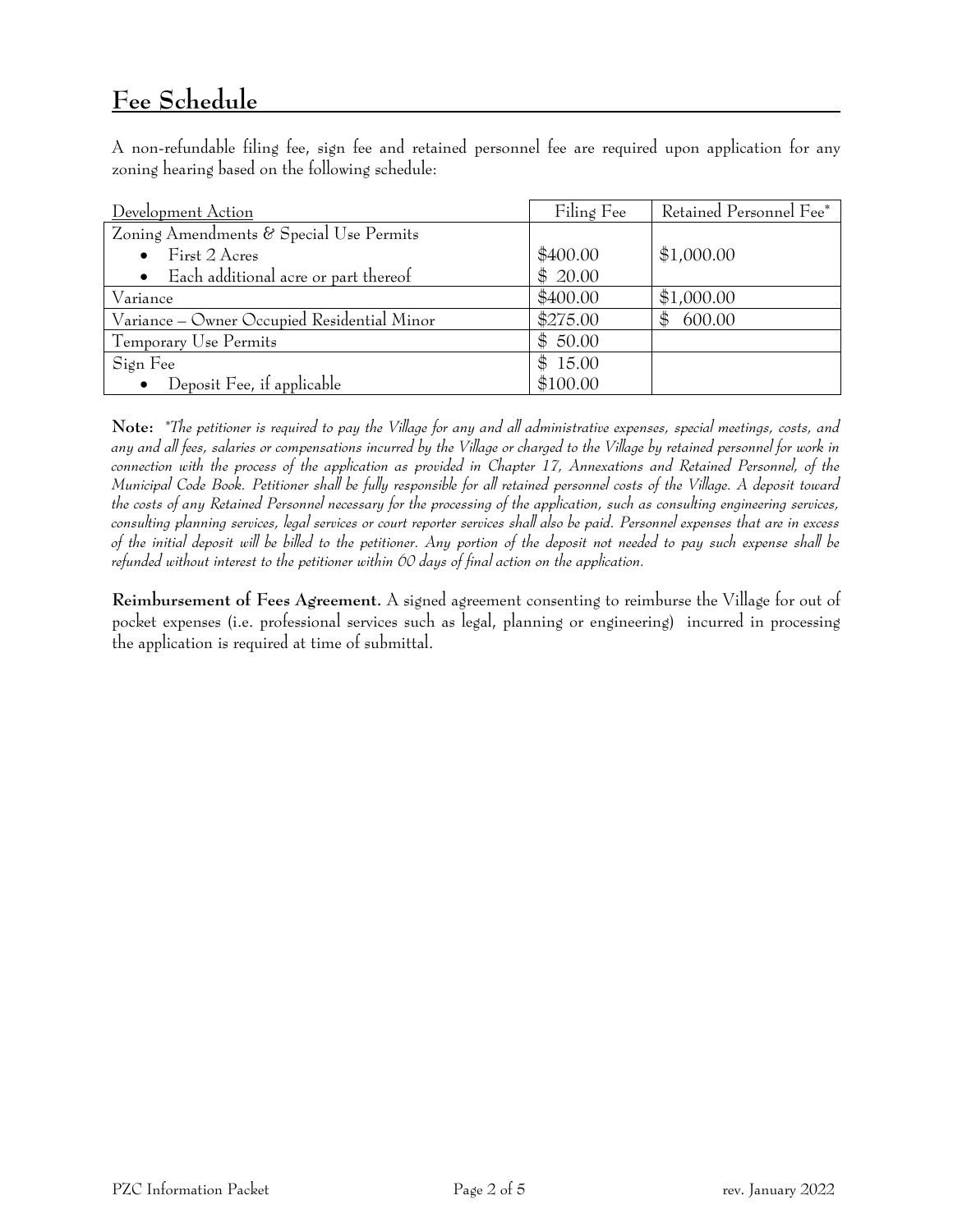## **Zoning Process**

A public hearing must be held by the Planning and Zoning Commission on any zoning request. The Commission is a group of citizens who make recommendations to the Village Board on zoning-related matters. The Commission meets in the Village of Spring Grove Municipal Centre located at 7401 Meyer Road. All meetings begin promptly at 6:00 p.m. in the Council Chambers on the first and third Wednesdays as needed.

When village staff receives your application and required originals, they will check the materials for completeness. If complete, the applicant will then be required to submit the required number of copies. The request will be scheduled for the next available Planning and Zoning Commission agenda. You will be notified of this date as soon as it is determined.

**Legal Notice.** The petitioner is required to have a legal notice published for one day in the Northwest Herald, not more than thirty (30) nor less than fifteen (15) days prior to the Planning and Zoning Commission public hearing date (do not count the date of the hearing). The notice should be submitted to the Village Clerk for approval prior to submitting the notice to the newspaper. A Legal Notice template has been provided to serve as a guide. The notice must be delivered to the newspaper classified department several business days prior to the date on which the legal notice is to be published. Due to differing deadlines, the petitioner should check with the newspaper to determine deadlines. The email address is [publicnotice@nwherald.com](mailto:publicnotice@nwherald.com) and phone number is 815-459-4040. The Northwest Herald will send a Certificate of Publication after the legal notice is published. **The Certificate must be submitted to the Village Clerk no later than the day of the public hearing.**

**Certified Letter Notification.** The petitioner is required to send by First Class and Certified Mail (with return receipt) to all owners (taxpayers) of all properties that are adjoining the subject property, excluding right-of-ways the following information:

- Legal Notice
- Map showing the approximate location of the subject property and all surrounding properties within  $\frac{1}{2}$  mile of the subject property

Names and addresses of surrounding property owners can be obtained from 1) McHenry County GIS, available at [http://www.mchenrycountygis.org/Athena/;](http://www.mchenrycountygis.org/Athena/) or 2) the McHenry County Assessor's Office, 667 Ware Road, Woodstock, IL 60098, (815) 334-4290. If you have never used the McHenry County Assessor's Office, they are very helpful. All you need is your PIN (Property Identification Number) or tax number taken directly off of your tax bill. They will show you how to use the maps and the computer in this office.

Multi-Tenants. If the petitioner is the owner of a property with multiple tenants, notice shall be provided to all tenants of the petitioner upon or adjacent to the subject property.

A list of these owners is required with the petition, and must be approved by the Village Clerk prior to mailing. The list should include the tax parcel index number, property address, and the taxpayer name and address for each property. A Letter to Contiguous Property Owners template has been provided to serve as a guide. The return receipts must be submitted to the Village Clerk no later than the date of the public hearing.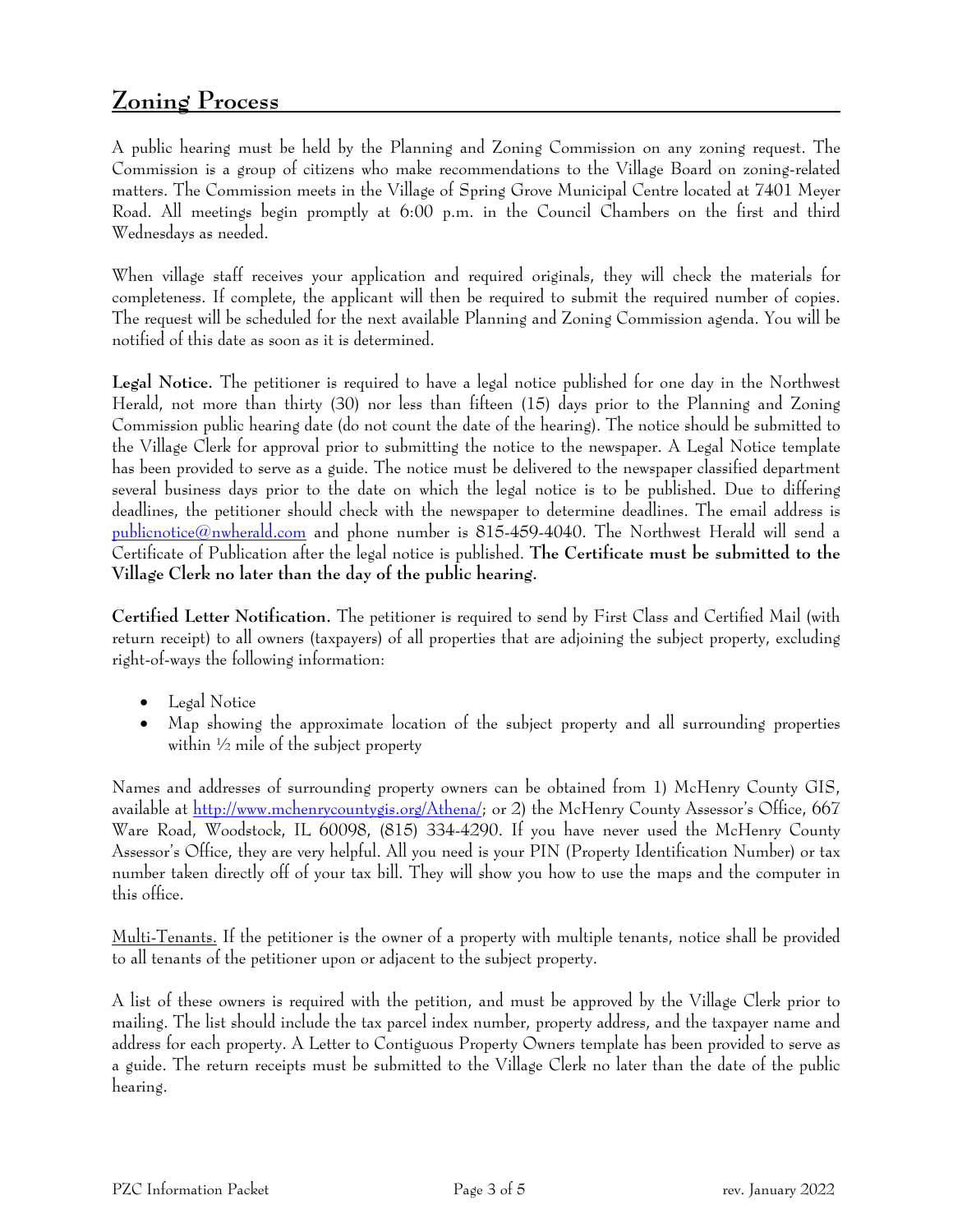**Sign Posting.** The petitioner is required to post a public hearing notice sign on the subject property so that is clearly visible from a public street and within 10 feet of the property line nearest to a public street. Properties with more than one frontage are required to post more than one sign. The posting of the public notice sign(s) must be done no more than thirty (30) nor less than fifteen (15) days prior to the scheduled Planning and Zoning Commission hearing (do not count the date of the hearing). The sign must remain in place until the public hearing is concluded, and should be removed immediately thereafter. The sign(s) are provided by the Village Clerk.

**Signed and Notarized Affidavit.** A signed and notarized affidavit verifying that the legal notice has been mailed to property owners and the "Public Notice" sign (s) has been posted must be submitted to the Village Clerk no later than the day of the public hearing. An Affidavit template has been provided to serve as a guide.

**Public Hearing.** At the public hearing, the Chairman of the Planning and Zoning Commission will ask you to be sworn in and describe your request. Any other individuals that desire to speak will also be sworn in and allowed to testify. After your presentation, the chairman will allow others to speak. Any person appearing at the hearing shall also have the right of reasonable cross-examination and the scope of the cross-examination shall be determined by the Chairperson of the Planning and Zoning Commission in consultation with the Village Attorney. After all interested parties have spoken; the chairman will call for a motion and vote on the matter. The recommendation and findings of fact will then be forwarded to the Village Board for consideration. For more information on the public hearing see the Public Hearing Requirements and Procedures handout.

**Village Board Meeting.** The Village Clerk will notify you at the public hearing or shortly thereafter the date your application along with the commission's recommendation will be heard before the Village Board. All meetings begin promptly at 6:00 p.m. in the Council Chambers on the first and third Tuesdays. The Village Clerk will prepare the ordinance with the commission's recommendation, including any conditions imposed. The ordinance will be reviewed by the Village's attorney before being presented to the Village Board. If the Village Board approves the requested action, an ordinance is enacted and approved including any conditions. A copy of the approved ordinance will be sent to the applicant.